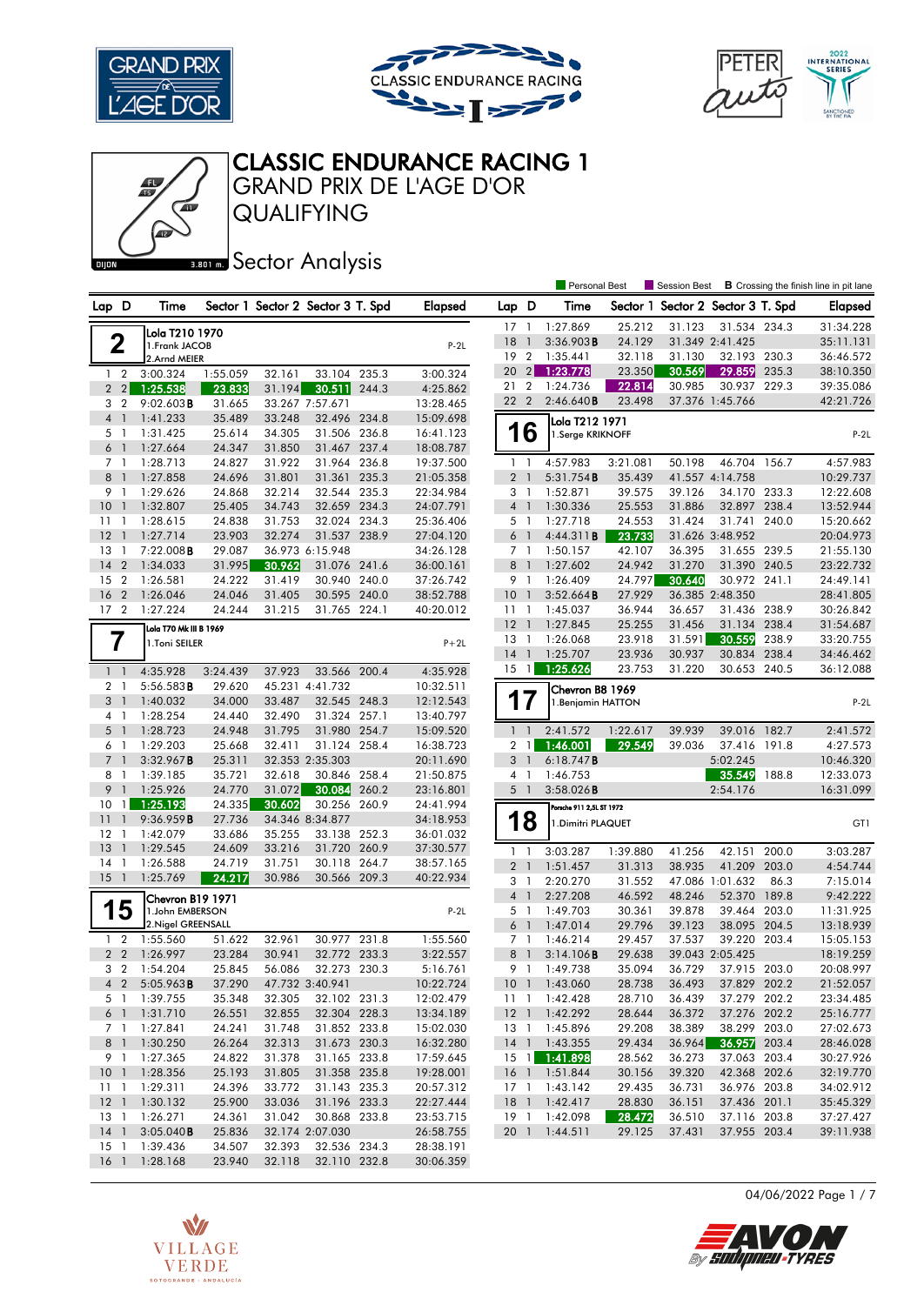





## CLASSIC ENDURANCE RACING 1

QUALIFYING GRAND PRIX DE L'AGE D'OR

卿

#### **BROT MEDITY SECTOR Analysis**

|                 |                |                                    |                                      |                  |                                   |       |                        |                 |                | Personal Best                           |          | <b>Session Best</b>               |                     |       | <b>B</b> Crossing the finish line in pit lane |
|-----------------|----------------|------------------------------------|--------------------------------------|------------------|-----------------------------------|-------|------------------------|-----------------|----------------|-----------------------------------------|----------|-----------------------------------|---------------------|-------|-----------------------------------------------|
| Lap D           |                | Time                               |                                      |                  | Sector 1 Sector 2 Sector 3 T. Spd |       | <b>Elapsed</b>         | Lap D           |                | Time                                    |          | Sector 1 Sector 2 Sector 3 T. Spd |                     |       | <b>Elapsed</b>                                |
|                 |                |                                    |                                      |                  |                                   |       |                        | 15              | $\overline{1}$ | 1:49.315                                | 30.546   | 38.505                            | 40.264 177.3        |       | 33:42.490                                     |
| 1               | 9              | Chevron B19 1971<br>1.Rolf SIGRIST |                                      |                  |                                   |       | $P-2L$                 | 16              | $\overline{1}$ | 1:51.184                                | 31.270   | 39.340                            | 40.574 177.9        |       | 35:33.674                                     |
|                 |                |                                    |                                      |                  |                                   |       |                        | 17              | $\overline{1}$ | 1:50.379                                | 31.548   | 38.613                            | 40.218 179.4        |       | 37:24.053                                     |
|                 | $1 \quad 1$    | 3:25.554                           | 2:06.636                             | 39.073           | 39.845 185.9                      |       | 3:25.554               | 18              | $\overline{1}$ | 1:48.731                                | 31.117   | 38.609                            | 39.005              | 190.5 | 39:12.784                                     |
|                 | 2 <sub>1</sub> | 1:35.759                           | 29.356                               | 33.648           | 32.755 240.0                      |       | 5:01.313               |                 |                | Chevron B8 1968                         |          |                                   |                     |       |                                               |
|                 | 3 <sub>1</sub> | 2:36.978                           | 37.385                               |                  | 51.860 1:07.733 112.3             |       | 7:38.291               |                 | 32             | 1. Henrique GEMPERLE                    |          |                                   |                     |       | $P-2L$                                        |
|                 | $4-1$          | 2:06.551                           | 40.681                               | 48.534           | 37.336 233.3                      |       | 9:44.842               |                 |                | 2. Marc de SIEBENTHAL                   |          |                                   |                     |       |                                               |
|                 | 5 <sub>1</sub> | 1:35.894                           | 28.050                               | 34.946           | 32.898 235.3                      |       | 11:20.736              |                 | 1 <sub>2</sub> | 3:15.441                                | 1:57.146 | 39.886                            | 38.409 212.6        |       | 3:15.441                                      |
|                 | 6 <sub>1</sub> | 1:29.883                           | 25.494                               | 32.226           | 32.163 238.9                      |       | 12:50.619              |                 | 2 <sub>2</sub> | 1:32.813                                | 25.465   | 32.820                            | 34.528              | 217.7 | 4:48.254                                      |
|                 | 7 <sub>1</sub> | 4:55.924B                          | 25.215                               |                  | 33.553 3:57.156                   |       | 17:46.543              |                 | 3 <sub>2</sub> | 5:36.141B                               | 24.769   |                                   | 39.572 4:31.800     |       | 10:24.395                                     |
| 8               | $\overline{1}$ | 1:38.268                           | 33.122                               | 32.880           | 32.266 240.5                      |       | 19:24.811              | $4-1$           |                | 1:41.349                                | 34.430   | 33.328                            | 33.591 219.1        |       | 12:05.744                                     |
|                 | 9 1            | 1:29.814                           | 25.634                               | 32.240           | 31.940 242.2                      |       | 20:54.625              | 5 <sub>1</sub>  |                | 1:30.781                                | 25.357   | 32.737                            | 32.687              | 221.8 | 13:36.525                                     |
| 10 <sup>°</sup> | $\overline{1}$ | 1:30.875                           | 26.477                               | 32.485           | 31.913 238.4                      |       | 22:25.500              | $6-1$           |                | 1:29.973                                | 24.559   | 32.630                            | 32.784 220.0        |       | 15:06.498                                     |
| 11              | $\overline{1}$ | 1:30.867                           | 25.639                               | 33.188           | 32.040 238.9                      |       | 23:56.367              | 7 <sub>1</sub>  |                | 1:30.163                                | 25.031   | 32.794                            | 32.338 220.0        |       | 16:36.661                                     |
| 12              | $\overline{1}$ | 1:30.100                           | 25.458                               | 32.802           | 31.840 240.5                      |       | 25:26.467              | 8               | $\overline{1}$ | 1:28.918                                | 24.572   | 31.825                            | 32.521              | 219.5 | 18:05.579                                     |
| 13              | $\overline{1}$ | 1:31.662                           | 25.474                               | 32.879           | 33.309 238.4                      |       | 26:58.129              | 9 1             |                | 1:28.664                                | 24.593   | 31.908                            | 32.163              | 220.9 | 19:34.243                                     |
| 14              | $\overline{1}$ | 1:29.349                           | 24.627                               | 33.004           | 31.718 242.2                      |       | 28:27.478              | 10              | $\overline{1}$ | 4:56.750B                               | 26.225   |                                   | 37.429 3:53.096     |       | 24:30.993                                     |
| 15              | $\overline{1}$ | 3:42.613B                          | 25.152                               |                  | 32.078 2:45.383                   |       | 32:10.091              | 11              | $\overline{1}$ | 1:47.843                                | 37.329   | 35.354                            | 35.160 217.3        |       | 26:18.836                                     |
| 16              | $\overline{1}$ | 1:40.915                           | 36.131                               | 32.768           | 32.016 237.9                      |       | 33:51.006              | 12              | $\overline{1}$ | 1:32.631                                | 26.067   | 33.684                            | 32.880 219.1        |       | 27:51.467                                     |
| $17-1$          |                | 1:29.178                           | 24.687                               | 32.429           | 32.062 238.9                      |       | 35:20.184              | $13-1$          |                | 1:31.959                                | 26.077   | 32.867                            | 33.015 217.7        |       | 29:23.426                                     |
| 18              | $\overline{1}$ | 1:28.686                           | 25.234                               | 31.899           | 31.553                            | 241.6 | 36:48.870              | $14-1$          |                | 1:32.030                                | 25.262   | 33.453                            | 33.315 210.5        |       | 30:55.456                                     |
| 19              | $\overline{1}$ | 1:31.916                           | 26.051                               | 33.709           | 32.156 238.4                      |       | 38:20.786              | $15-1$          |                | 1:34.035                                | 27.568   | 33.050                            | 33.417 216.9        |       | 32:29.491                                     |
| 20              | $\mathbf{1}$   | 1:32.169                           | 24.603                               | 31.371           | 36.195 237.4                      |       | 39:52.955              | 16              | $\overline{1}$ | 1:31.600                                | 25.328   | 32.788                            | 33.484 216.0        |       | 34:01.091                                     |
| 21              | $\mathbf{1}$   | 2:59.279B                          | 27.193                               |                  | 41.920 1:50.166                   |       | 42:52.234              | 17              | $\mathbf{1}$   | 1:32.079                                | 25.433   | 33.403                            | 33.243 198.2        |       | 35:33.170                                     |
|                 |                |                                    | Porsche 911 Carrera RSR 3.0 (C) 1974 |                  |                                   |       |                        | 18              | $\overline{1}$ | 1:46.410                                | 33.474   | 38.233                            | 34.703 213.4        |       | 37:19.580                                     |
|                 | 25             | 1.Uwe KOLB                         |                                      |                  |                                   |       | GT1                    | 19              | $\overline{1}$ | 1:32.182                                | 25.501   | 33.255                            | 33.426 216.0        |       | 38:51.762                                     |
|                 |                |                                    |                                      |                  |                                   |       |                        | 20              | $\overline{1}$ | 2:54.729B                               | 26.315   |                                   | 40.397 1:48.017     |       | 41:46.491                                     |
|                 | $1\quad$       | 3:25.007                           | 2:04.453                             | 40.443           | 40.111 196.4                      |       | 3:25.007               |                 |                | Lola T70 Mk III B 1969                  |          |                                   |                     |       |                                               |
|                 | 2 <sub>1</sub> | 1:49.812                           |                                      |                  | 38.931 197.8                      |       | 5:14.819               |                 | 35             | 1.Armand MILLE                          |          |                                   |                     |       | $P+2L$                                        |
| 3               | $\overline{1}$ | 5:38.428B                          | 35.857                               |                  | 47.586 4:14.985                   |       | 10:53.247              |                 |                |                                         |          |                                   |                     |       |                                               |
|                 | 4 1            | 1:51.959                           | 36.465                               | 37.120           | 38.374 209.3                      |       | 12:45.206              | 1 <sup>1</sup>  |                | 2:22.271                                | 1:12.689 | 34.658                            | 34.924 246.6        |       | 2:22.271                                      |
| 5               | $\overline{1}$ | 1:43.311                           | 29.145                               | 37.523           | 36.643 210.5                      |       | 14:28.517              | 2 <sub>1</sub>  |                | 1:28.555                                | 25.506   | 32.036                            | 31.013 255.9        |       | 3:50.826                                      |
|                 | 6 1            | 1:44.982                           | 30.146                               | 36.606           | 38.230 209.7                      |       | 16:13.499              | 3 <sub>1</sub>  |                | 1:27.288                                | 24.363   | 31.817                            | 31.108 191.2        |       | 5:18.114                                      |
| $\overline{7}$  | $\overline{1}$ | 1:43.105                           | 28.874                               | 37.208           | 37.023 210.1                      |       | 17:56.604              | 4 <sup>1</sup>  |                | 4:29.243B                               | 41.665   |                                   | 49.053 2:58.525     |       | 9:47.357                                      |
| 8               | $\overline{1}$ | 1:44.066                           | 29.778                               | 37.125           | 37.163 214.3                      |       | 19:40.670              | 5 <sub>1</sub>  |                | 1:42.055                                | 33.176   | 33.478                            | 35.401 248.3        |       | 11:29.412                                     |
| 9               | $\mathbf{1}$   | 1:45.448                           | 29.302                               | 38.445           | 37.701 210.9                      |       | 21:26.118              | 6 <sup>1</sup>  |                | 1:26.833                                | 24.531   | 31.840                            | 30.462 255.9        |       | 12:56.245                                     |
| 10              | -1             | 1:43.524                           | 29.151                               | 37.120           | 37.253 209.7                      |       | 23:09.642              | 7 <sub>1</sub>  |                | 1:25.878                                | 24.024   | 31.259                            | 30.595 255.3        |       | 14:22.123                                     |
| 11              | $\mathbf{1}$   | 1:43.560                           | 29.515                               | 36.970           | 37.075 211.4                      |       | 24:53.202              |                 | $8 \mid$       | 1:24.826                                | 23.751   | 30.978                            | 30.097 259.0        |       | 15:46.949                                     |
| $12 \,$         | - 1            | 1:46.399                           | 30.672                               | 37.066           | 38.661                            | 198.9 | 26:39.601              | 9 1             |                | 3:00.756B                               | 24.763   |                                   | 31.233 2:04.760     |       | 18:47.705                                     |
| $13-1$          |                | 1:43.425                           | 30.247                               | 36.666           | 36.512 211.8                      |       | 28:23.026              | 10              | $\overline{1}$ | 1:34.498                                | 33.191   | 31.211                            | 30.096 262.8        |       | 20:22.203                                     |
|                 |                | Porsche 911 2,4L S 1973            |                                      |                  |                                   |       |                        | 111             |                | 1:26.865                                | 24.867   | 31.707                            | 30.291              | 259.0 | 21:49.068                                     |
|                 | 28             |                                    |                                      |                  |                                   |       | GT1                    | 12              | $\overline{1}$ | 1:25.520                                | 24.189   | 31.054                            | 30.277 257.1        |       | 23:14.588                                     |
|                 |                | 1. Laurent RICAUD                  |                                      |                  |                                   |       |                        | 13              | -1             | 1:25.641                                | 23.918   | 31.326                            | 30.397              | 259.6 | 24:40.229                                     |
|                 | $1\quad$       | 3:04.594                           |                                      |                  |                                   |       | 3:04.594               | 14              | $\overline{1}$ | 1:24.891                                | 23.902   | 30.705                            | 30.284 260.9        |       | 26:05.120                                     |
|                 |                | 2 1 1:52.241                       |                                      |                  |                                   |       | 4:56.835               | 15              |                | 1 1:24.935                              | 23.928   |                                   | 31.074 29.933 259.0 |       | 27:30.055                                     |
|                 | 3 1            | 2:18.692                           |                                      |                  |                                   |       | 7:15.527               | $16-1$          |                | 5:47.631B                               | 23.938   |                                   | 44.769 4:38.924     |       | 33:17.686                                     |
|                 | $4 \quad 1$    | 2:27.200                           |                                      |                  |                                   |       | 9:42.727               |                 | 17 1           | 1:38.752                                | 34.585   | 32.829                            | 31.338 257.1        |       | 34:56.438                                     |
|                 | 5 1            | 1:51.553                           |                                      |                  |                                   |       | 11:34.280              | 18 <sup>1</sup> |                | 1:26.385                                | 24.531   | 31.179                            | 30.675 256.5        |       | 36:22.823                                     |
|                 |                |                                    |                                      |                  |                                   |       |                        | 19 1            |                | 1:26.029                                | 24.418   | 31.297                            | 30.314 259.6        |       | 37:48.852                                     |
|                 | 7 1            | 6 1 1:48.950<br>4:18.695B          |                                      |                  |                                   |       | 13:23.230<br>17:41.925 | 20 1            |                | 1:26.423                                | 24.472   | 30.747                            | 31.204 254.1        |       | 39:15.275                                     |
|                 | 8 1            |                                    |                                      |                  |                                   |       |                        |                 |                |                                         |          |                                   |                     |       |                                               |
|                 |                | 1:55.250                           |                                      |                  |                                   |       | 19:37.175              |                 |                | Ford GT40 1968                          |          |                                   |                     |       |                                               |
|                 | 9 1            | 1:51.119<br>10 1 1:49.819          |                                      |                  |                                   |       | 21:28.294              | 40              |                | 1.Philippe SCEMAMA<br>2. Michel SCEMAMA |          |                                   |                     |       | GT1                                           |
|                 | $11 \quad 1$   |                                    |                                      |                  |                                   |       | 23:18.113              |                 | $1\quad2$      | 2:10.406                                | 51.660   | 39.718                            | 39.028 203.0        |       | 2:10.406                                      |
|                 |                | 2:58.574B<br>12 1 1:55.536         |                                      |                  |                                   |       | 26:16.687              |                 |                | $2\quad 2 \quad 1:43.\overline{184}$    |          | 37.472                            |                     |       |                                               |
| $13-1$          |                | 1:49.373                           | 36.402                               | 39.338<br>38.404 | 39.796 179.1                      |       | 28:12.223              |                 |                |                                         | 29.908   |                                   | 35.804 245.5        |       | 3:53.590                                      |
|                 | $14-1$         | 1:51.579                           | 30.873<br>30.761                     | 39.888           | 40.096 178.2<br>40.930 177.9      |       | 30:01.596<br>31:53.175 |                 |                |                                         |          |                                   |                     |       |                                               |
|                 |                |                                    |                                      |                  |                                   |       |                        |                 |                |                                         |          |                                   |                     |       |                                               |



04/06/2022 Page 2 / 7

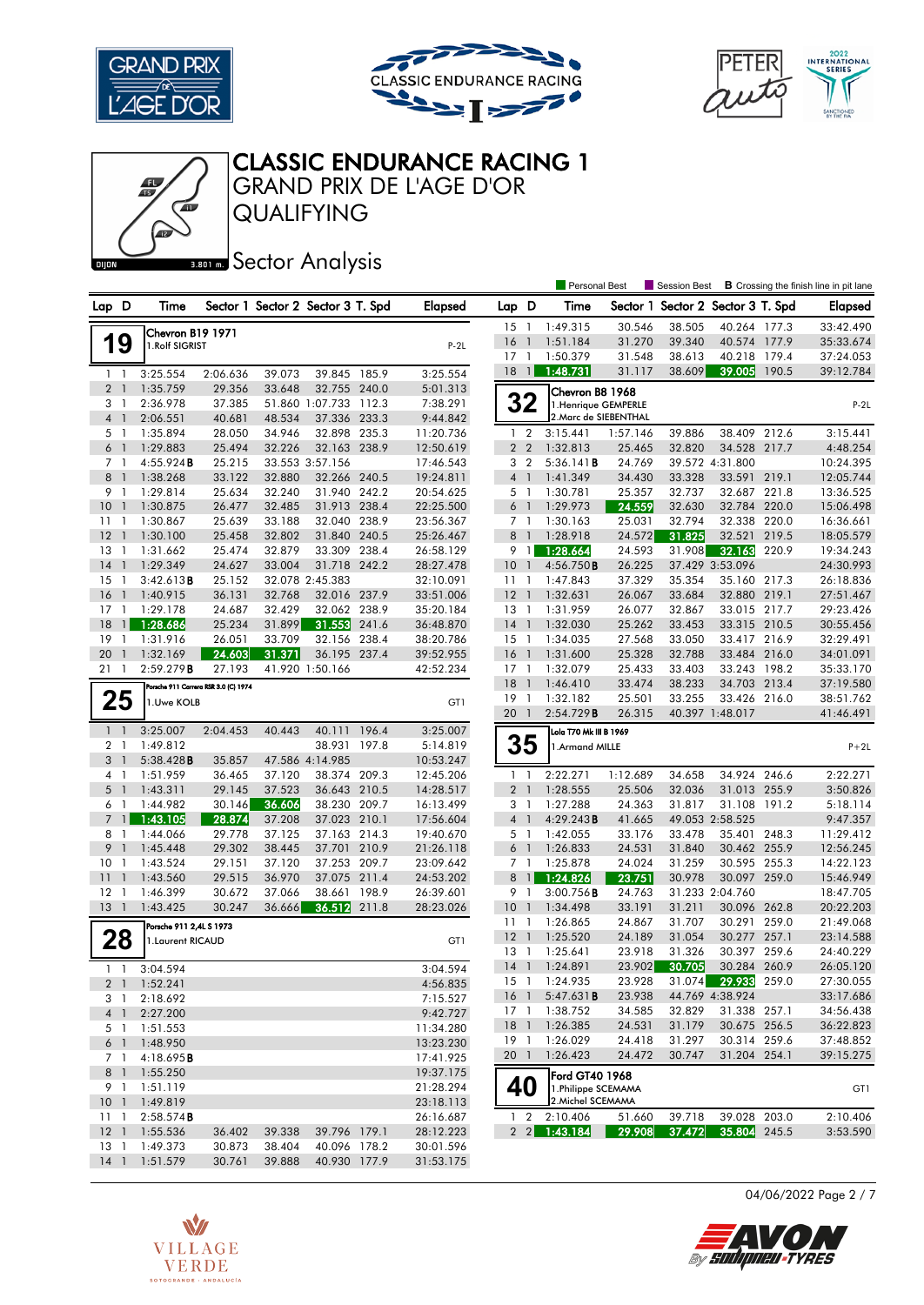





Personal Best **S** Session Best **B** Crossing the finish line in pit lane

## CLASSIC ENDURANCE RACING 1

QUALIFYING GRAND PRIX DE L'AGE D'OR

**BROTH** Sector Analysis

| Lap D          |                                | Time                  |                       | Sector 1 Sector 2 Sector 3 T. Spd |                              |       | <b>Elapsed</b>         | Lap D                 |                | Time                       | Sector 1         |                  | Sector 2 Sector 3 T. Spd     |       | <b>Elapsed</b>         |
|----------------|--------------------------------|-----------------------|-----------------------|-----------------------------------|------------------------------|-------|------------------------|-----------------------|----------------|----------------------------|------------------|------------------|------------------------------|-------|------------------------|
|                |                                |                       |                       |                                   |                              |       |                        | 6 1                   |                | 1:40.664                   | 33.728           | 33.417           | 33.519 239.5                 |       | 19:09.300              |
|                | 42                             | Lola T212 1971        | 1. Christophe BEAUDON |                                   |                              |       | $P-2L$                 | 7 <sup>1</sup>        |                | 1:33.608                   | 27.145           | 33.392           | 33.071                       | 236.8 | 20:42.908              |
|                |                                |                       |                       |                                   |                              |       |                        | 8                     | $\overline{1}$ | 1:32.348                   | 26.283           | 32.971           | 33.094 233.8                 |       | 22:15.256              |
| $\mathbf{1}$   | - 1                            | 2:22.934              | 1:08.424              | 37.877                            | 36.633                       | 226.4 | 2:22.934               |                       |                | Chevron B19 1971           |                  |                  |                              |       |                        |
|                | 2 <sub>1</sub>                 | 1:36.928              | 28.571                | 34.876                            | 33.481 233.3                 |       | 3:59.862               | 51                    |                | 1. NELSON                  |                  |                  |                              |       | $P-2L$                 |
| 3 <sub>1</sub> |                                | 3:38.315B             | 27.191                |                                   | 34.366 2:36.758              |       | 7:38.177               |                       |                | 2. Antoine WEIL            |                  |                  |                              |       |                        |
|                | 4 <sup>1</sup>                 | 2:09.869              | 42.670                | 48.973                            | 38.226 229.3                 |       | 9:48.046               | $1\quad$              |                | 3:21.432                   | 2:11.854         | 34.936           | 34.642 233.3                 |       | 3:21.432               |
|                | 5 <sub>1</sub>                 | 1:37.564              | 27.047                | 36.546                            | 33.971                       | 230.8 | 11:25.610              | 2 <sub>1</sub>        |                | 1:31.193                   | 24.862           | 32.822           | 33.509 231.3                 |       | 4:52.625               |
|                | 6 <sup>1</sup>                 | 1:35.774              | 27.136                | 34.416                            | 34.222 233.8                 |       | 13:01.384              | 3 <sup>1</sup>        |                | 5:07.256B                  | 23.964           |                  | 41.992 4:01.300              |       | 9:59.881               |
| 7 <sub>1</sub> |                                | 1:35.956              | 27.343                | 34.632                            | 33.981                       | 232.3 | 14:37.340              | 4 1                   |                | 1:38.273                   | 33.799           | 32.639           | 31.835 237.9                 |       | 11:38.154              |
| 8              | $\overline{1}$                 | 1:35.530              | 26.522                | 34.677                            | 34.331 232.8                 |       | 16:12.870              | $5-1$                 |                | 1:28.340                   | 24.561           | 33.273           | 30.506 238.9                 |       | 13:06.494              |
|                | 9 1                            | 1:33.321              | 26.653                | 33.325                            | 33.343 234.3                 |       | 17:46.191              | 6 1                   |                | 1:25.744                   | 23.326           | 32.255           | 30.163                       | 242.2 | 14:32.238              |
| 10             | $\overline{1}$                 | 1:33.523              | 26.734                | 33.158                            | 33.631                       | 235.8 | 19:19.714              | $\overline{7}$        | $\overline{1}$ | 1:27.118                   | 24.980           | 31.695           | 30.443                       | 240.5 | 15:59.356              |
| 11             | -1                             | 1:33.106              | 26.901                | 33.045                            | 33.160 236.3                 |       | 20:52.820              | 8 1                   |                | 1:28.382                   | 25.680           | 31.387           | 31.315 238.4                 |       | 17:27.738              |
| 12             | $\mathbf{1}$                   | 1:39.373              | 29.996                | 36.011                            | 33.366 232.3                 |       | 22:32.193              | 9                     | $\overline{1}$ | 1:29.751                   | 23.426           | 32.458           | 33.867 236.3                 |       | 18:57.489              |
| 13             | -1                             | 1:32.471              | 26.576                | 33.103                            | 32.792 229.3                 |       | 24:04.664              | 10                    | $\overline{1}$ | 6:43.918B                  | 25.235           |                  | 35.683 5:43.000              |       | 25:41.407              |
| 14             | $\overline{1}$                 | 1:33.618              | 27.129                | 33.414                            | 33.075 233.3                 |       | 25:38.282              | 11 <sub>2</sub>       |                | 1:33.439                   | 30.211           | 32.205           | 31.023 235.8                 |       | 27:14.846              |
| 15             | $\overline{1}$                 | 1:31.940              | 26.179                | 32.831                            | 32.930 233.8                 |       | 27:10.222              | 12 <sub>2</sub>       |                | 1:27.601                   | 23.428           | 32.440           | 31.733 238.4                 |       | 28:42.447              |
| 16             | $\overline{1}$                 | 3:11.653B             | 26.159                |                                   | 34.932 2:10.562              |       | 30:21.875              | 13                    | $\overline{2}$ | 1:26.783                   | 23.889           | 32.109           | 30.785 239.5                 |       | 30:09.230              |
| 17             | $\mathbf{1}$                   | 1:48.777              | 36.763                | 37.232                            | 34.782 229.8                 |       | 32:10.652              | 14 2                  |                | 7:31.804 <b>B</b>          | 24.023           |                  | 40.323 6:27.458              |       | 37:41.034              |
| 18             | $\overline{1}$                 | 1:30.638              | 25.659                | 32.371                            | 32.608 232.8                 |       | 33:41.290              |                       |                | Chevron B19 1971           |                  |                  |                              |       |                        |
| 19             | $\mathbf{1}$                   | 1:30.421              | 25.724                | 32.138                            | 32.559                       | 234.3 | 35:11.711              | 56                    |                | 1. Joao Paulo CAMPOS COS   |                  |                  |                              |       | $P-2L$                 |
| 20             | $\overline{1}$                 | 1:35.271              | 26.620                | 35.290                            | 33.361                       | 233.8 | 36:46.982              |                       |                | 2.Alexandre BEIRAO         |                  |                  |                              |       |                        |
| 211            |                                | 1:35.611              | 26.907                | 34.918                            | 33.786 229.3                 |       | 38:22.593              | $1\quad$              |                | 2:06.901                   | 55.076           | 36.654           | 35.171 200.7                 |       | 2:06.901               |
| 22             | $\overline{1}$                 | 1:32.423              | 25.709                | 32.966                            | 33.748 232.8                 |       | 39:55.016              | 2 <sub>1</sub>        |                | 1:33.682                   | 26.384           | 33.695           | 33.603 206.9                 |       | 3:40.583               |
|                |                                | Chevron B19 1971      |                       |                                   |                              |       |                        | 3                     | $\overline{1}$ | 1:33.509                   | 25.665           | 33.140           | 34.704 213.0                 |       | 5:14.092               |
|                | 44                             | 1. Rory JACK          |                       |                                   |                              |       | $P-2L$                 | 4 1                   |                | 2:34.573                   | 35.618           |                  | 47.425 1:11.530              | 89.2  | 7:48.665               |
|                |                                |                       |                       |                                   |                              |       |                        | 5                     | $\overline{1}$ | 2:05.469                   | 48.173           | 43.799           | 33.497                       | 206.9 | 9:54.134               |
|                | $1\quad$                       | 2:12.025              | 1:05.479              | 34.097                            | 32.449 221.8                 |       | 2:12.025               | 6 1                   |                | 1:37.329                   | 27.385           | 33.500           | 36.444 206.1                 |       | 11:31.463              |
|                | 2 <sub>1</sub>                 | 1:34.921              | 28.070                | 33.660                            | 33.191 217.7                 |       | 3:46.946               | 7 <sup>1</sup>        |                | 1:31.430                   | 25.884           | 32.372           | 33.174                       | 211.4 | 13:02.893              |
| 3              | $\overline{1}$                 | 1:30.619              | 25.417                | 32.896                            | 32.306 224.5                 |       | 5:17.565               | 8                     | $\overline{1}$ | 1:34.832                   | 26.120           | 34.611           | 34.101                       | 208.1 | 14:37.725              |
|                | 4 <sup>1</sup>                 | 4:40.771B             | 40.057                |                                   | 47.396 3:13.318              |       | 9:58.336               | 9                     | $\overline{1}$ | 1:32.736                   | 26.392           | 32.885           | 33.459 207.3                 |       | 16:10.461              |
|                | 5 <sub>1</sub>                 | 1:38.988              | 32.775                | 33.971                            | 32.242 221.8                 |       | 11:37.324              | 10                    | $\overline{1}$ | 1:29.854                   | 25.010           | 32.174           | 32.670 208.9                 |       | 17:40.315              |
|                | 6 <sup>1</sup>                 | 1:30.943              | 25.087                | 34.360                            | 31.496 228.3                 |       | 13:08.267              | 11                    | $\overline{1}$ | 1:31.542                   | 25.597           | 33.039           | 32.906 210.5                 |       | 19:11.857              |
|                | 7 <sub>1</sub>                 | 1:32.111              | 26.379                | 33.795                            | 31.937 223.6                 |       | 14:40.378              | $12-1$                |                | 4:48.947B                  | 26.500           |                  | 33.358 3:49.089              |       | 24:00.804              |
|                | 8 <sup>1</sup>                 | 1:31.609              | 25.483                | 32.860                            | 33.266 223.6                 |       | 16:11.987              | $13 \quad 2$          |                | 1:41.687                   | 34.364           | 34.045           | 33.278 209.7                 |       | 25:42.491              |
| 9 1            |                                | 1:28.291              | 25.174                | 31.697                            | 31.420 226.9                 |       | 17:40.278              | 14 2                  |                | 1:33.289                   | 26.272           | 33.608           | 33.409 210.1                 |       | 27:15.780              |
| 10             | $\overline{1}$                 | 1:28.086              | 24.818                | 31.690                            | 31.578 228.3                 |       | 19:08.364              | 15                    | $\overline{2}$ | 1:31.430                   | 25.484           | 32.912           | 33.034 210.1                 |       | 28:47.210              |
| $11-1$         |                                | 1:27.943              | 25.187                | 31.307                            | 31.449 228.8                 |       | 20:36.307              | 16 2                  |                | 1:30.476                   | 25.248           | 32.729           | 32.499 212.2                 |       | 30:17.686              |
| 12             | $\mathbf{1}$                   | 1:28.741              | 24.718                | 32.416                            | 31.607 224.1                 |       | 22:05.048              | 17                    | $\overline{2}$ | 1:34.314                   | 25.893           | 35.130           | 33.291                       | 207.7 | 31:52.000              |
| 13<br>14       | $\overline{1}$<br>$\mathbf{1}$ | 1:28.449              | 25.104<br>25.324      | 31.453<br>32.359                  | 31.892 221.3<br>34.315 221.8 |       | 23:33.497              | 18 2<br>19            | $\overline{2}$ | 1:32.071                   | 25.611<br>25.773 | 33.594<br>33.190 | 32.866 209.3<br>32.398 208.9 |       | 33:24.071<br>34:55.432 |
|                | $\overline{1}$                 | 1:31.998              |                       |                                   | 33.887 4:40.078              |       | 25:05.495              |                       |                | 1:31.361                   |                  |                  |                              |       |                        |
| 15<br>16       | $\overline{1}$                 | 5:41.541B<br>1:36.436 | 27.576<br>32.206      | 32.188                            | 32.042 225.5                 |       | 30:47.036<br>32:23.472 | 20<br>21 2            | $\overline{2}$ | 1:30.367<br>1:30.110       | 25.059<br>25.041 | 32.814<br>32.674 | 32.494 210.9                 | 208.9 | 36:25.799<br>37:55.909 |
| $17-1$         |                                | 1:29.261              | 25.066                | 31.267                            | 32.928 225.0                 |       | 33:52.733              | 22 2                  |                | 1:30.467                   | 25.064           | 32.473           | 32.395<br>32.930 209.3       |       | 39:26.376              |
|                |                                | 18 1 1:28.046         | 24.672                | 31.644                            | 31.730 227.8                 |       | 35:20.779              |                       |                | 23 2 2:44.160 <b>B</b>     | 25.064           |                  | 37.280 1:41.816              |       | 42:10.536              |
| 19 1           |                                | 1:38.545              | 28.228                | 36.326                            | 33.991 221.3                 |       | 36:59.324              |                       |                |                            |                  |                  |                              |       |                        |
| 201            |                                | 1:30.446              | 25.514                | 33.643                            | 31.289 228.3                 |       | 38:29.770              |                       |                | Chevrolet Corvette C3 1969 |                  |                  |                              |       |                        |
| $21 \quad 1$   |                                | 1:27.936              | 24.564                |                                   | 32.130 31.242 227.4          |       | 39:57.706              | 61                    |                | 1. Bruno VIEREN            |                  |                  |                              |       | GT1                    |
|                |                                |                       |                       |                                   |                              |       |                        | 1 <sub>1</sub>        |                | 2:51.743                   | 1:34.664         | 39.798           | 37.281 232.8                 |       | 2:51.743               |
|                |                                | Porsche 908/03 1969   |                       |                                   |                              |       |                        |                       |                | 1:49.623                   |                  | 42.284           | 36.824 212.2                 |       |                        |
|                | 48                             | 1. Peter VÖGELE       |                       |                                   |                              |       | $P+2L$                 | 2 <sup>1</sup><br>3 1 |                | 3:15.497B                  | 30.515<br>31.257 |                  | 44.648 1:59.592              |       | 4:41.366<br>7:56.863   |
|                |                                | 1 1 10:13.923         | 9:02.079              | 37.663                            | 34.181 235.3                 |       | 10:13.923              | 4 <sup>1</sup>        |                | 2:13.688                   | 52.707           | 44.812           | 36.169 232.8                 |       | 10:10.551              |
|                | 2 1                            | 1:36.810              | 27.013                | 36.239                            | 33.558 236.8                 |       | 11:50.733              | 5 1                   |                | 1:46.535                   | 30.658           | 38.465           | 37.412 228.8                 |       | 11:57.086              |
|                | 3 <sup>1</sup>                 | 1:34.020              | 26.151                |                                   | 34.964 32.905 237.9          |       | 13:24.753              | $6-1$                 |                | 1:48.972                   | 31.970           | 40.417           | 36.585 215.6                 |       | 13:46.058              |
|                | $4-1$                          | 1:36.090              | 26.720                | 34.759                            | 34.611                       | 236.3 | 15:00.843              | 7 1                   |                | 1:46.564                   | 30.200           | 38.697           | 37.667 227.4                 |       | 15:32.622              |
|                | 5 <sub>1</sub>                 | 2:27.793B             | 27.894                |                                   | 33.592 1:26.307              |       | 17:28.636              | 8 1                   |                | 1:45.299                   | 29.107           | 39.330           | 36.862 208.9                 |       | 17:17.921              |

04/06/2022 Page 3 / 7



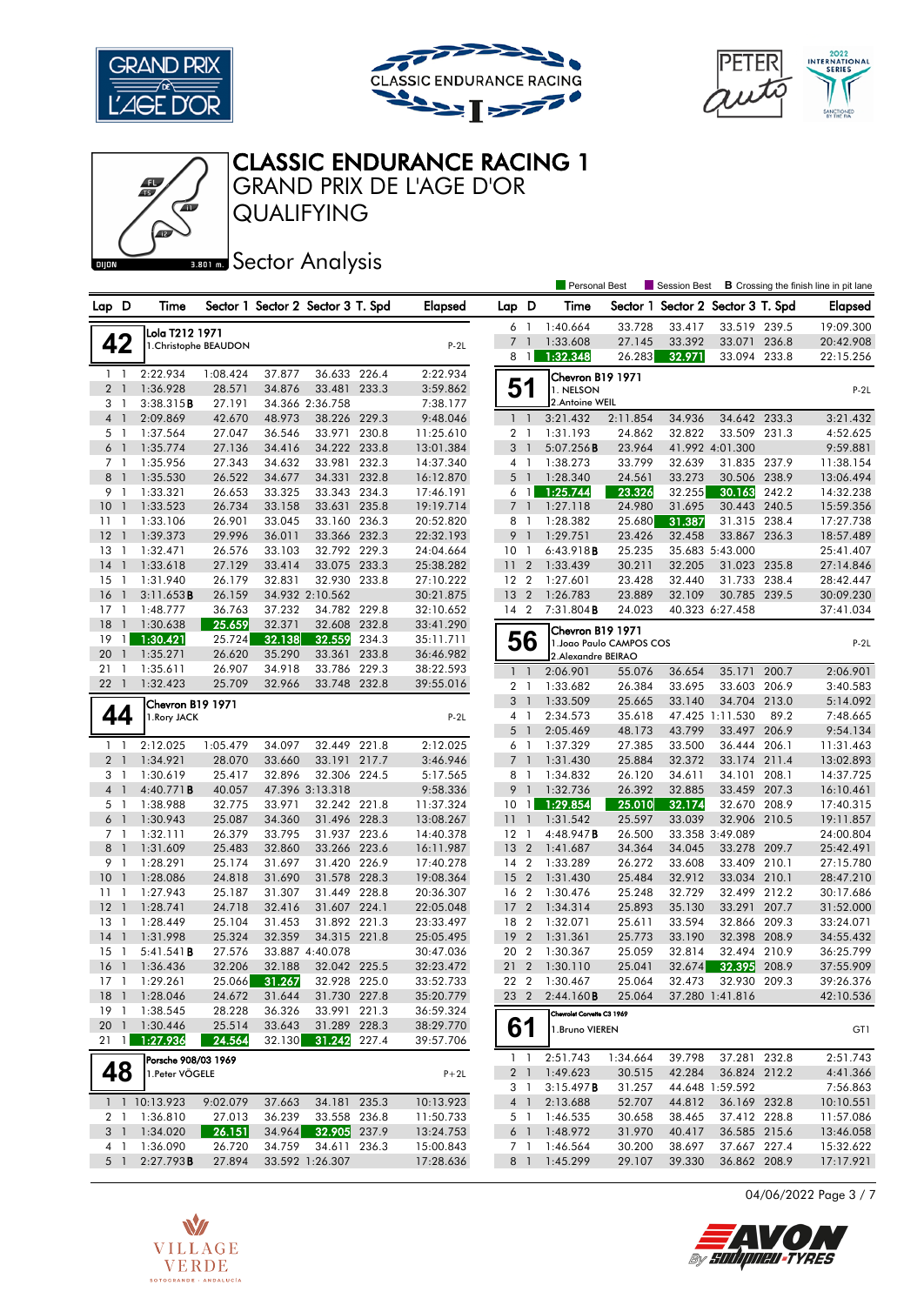





Personal Best **S** Session Best **B** Crossing the finish line in pit lane

# CLASSIC ENDURANCE RACING 1

QUALIFYING GRAND PRIX DE L'AGE D'OR

**BROTH** Sector Analysis

| Lap D           |                                  | Time                  |                         |                  | Sector 1 Sector 2 Sector 3 T. Spd |       | <b>Elapsed</b>         | Lap D           |                | Time                             | Sector 1         |        | Sector 2 Sector 3 T. Spd     |       | <b>Elapsed</b>         |
|-----------------|----------------------------------|-----------------------|-------------------------|------------------|-----------------------------------|-------|------------------------|-----------------|----------------|----------------------------------|------------------|--------|------------------------------|-------|------------------------|
| 9 1             |                                  | 1:47.802              | 31.006                  | 39.008           | 37.788 237.4                      |       | 19:05.723              | $18-1$          |                | 1:30.177                         | 24.747           | 33.189 | 32.241 235.3                 |       | 39:42.764              |
| 10              | $\overline{1}$                   | 1:46.366              | 31.362                  | 38.521           | 36.483 235.8                      |       | 20:52.089              |                 |                | Porsche 911 Carrera RSR 3.0 1974 |                  |        |                              |       |                        |
| 11              | $\overline{1}$                   | 1:45.538              | 30.811                  | 38.499           | 36.228 228.3                      |       | 22:37.627              |                 | 68             | 1. Luca LITTARDI                 |                  |        |                              |       | GT1                    |
| 12              | $\overline{1}$                   | 1:44.110              | 30.062                  | 37.685           | 36.363 227.8                      |       | 24:21.737              |                 |                |                                  |                  |        |                              |       |                        |
| 13              | -1                               | 1:42.840              | 29.581                  | 37.327           | 35.932 230.3                      |       | 26:04.577              | 1 <sup>1</sup>  |                | 3:05.471                         | 1:46.127         | 40.511 | 38.833 198.5                 |       | 3:05.471               |
| 14              | $\overline{1}$                   | 1:44.790              | 30.663                  | 38.166           | 35.961 235.8                      |       | 27:49.367              | 2 <sub>1</sub>  |                | 1:49.532                         | 30.889           | 38.612 | 40.031                       | 200.0 | 4:55.003               |
| 15              | -1                               | 1:44.309              | 30.237                  | 37.994           | 36.078 228.3                      |       | 29:33.676              | $3-1$           |                | 2:18.759                         | 29.925           |        | 47.441 1:01.393              | 87.6  | 7:13.762               |
| 16              | $\overline{1}$                   | 1:42.121              | 29.327                  | 37.442           | 35.352 237.4                      |       | 31:15.797              | $4-1$           |                | 2:26.413                         | 46.602           | 48.073 | 51.738 195.7                 |       | 9:40.175               |
| 17<br>18        | $\mathbf{1}$<br>$\overline{1}$   | 1:41.664              | 28.706                  | 37.583           | 35.375 225.5                      |       | 32:57.461              | 5 <sub>1</sub>  |                | 1:50.049                         | 31.346           | 40.105 | 38.598 210.9                 |       | 11:30.224              |
| 19              | - 1                              | 1:42.105<br>7:34.877B | 29.582<br>29.965        | 37.225           | 35.298<br>40.378 6:24.534         | 228.8 | 34:39.566<br>42:14.443 | $6-1$           |                | 1:45.197                         | 29.855           | 38.037 | 37.305 212.6                 |       | 13:15.421              |
|                 |                                  |                       |                         |                  |                                   |       |                        | 7 <sub>1</sub>  |                | 1:41.849                         | 28.665           | 36.011 | 37.173 212.2                 |       | 14:57.270              |
|                 |                                  | Ford GT40 1965        |                         |                  |                                   |       |                        | 8               | $\overline{1}$ | 5:08.777B                        | 32.963           | 41.098 | 45.890 3:49.924              |       | 20:06.047              |
|                 | 66                               |                       | 1. Jean-François DECAUX |                  |                                   |       | GT1                    | 9 1<br>10       | $\overline{1}$ | 1:57.705                         | 39.090<br>29.889 | 39.309 | 37.517 211.4<br>41.834 209.3 |       | 22:03.752<br>23:54.784 |
| $1\quad$        |                                  | 2:40.000              | 1:21.394                | 40.878           | 37.728 217.7                      |       | 2:40.000               | $11-1$          |                | 1:51.032<br>1:46.127             | 30.881           | 36.475 | 38.771 212.2                 |       | 25:40.911              |
| 2 1             |                                  | 1:44.870              | 30.590                  | 37.985           | 36.295 235.8                      |       | 4:24.870               | 12              | $\overline{1}$ | 1:43.066                         | 29.357           | 36.209 | 37.500 208.5                 |       | 27:23.977              |
| 3 <sup>1</sup>  |                                  | 1:49.643              | 30.830                  | 37.911           | 40.902 155.4                      |       | 6:14.513               | $13-1$          |                | 1:45.813                         | 30.092           | 38.551 | 37.170 212.6                 |       | 29:09.790              |
| 4 <sup>1</sup>  |                                  | 2:26.243              | 35.862                  | 51.495           | 58.886 114.6                      |       | 8:40.756               | 14              | $\overline{1}$ | 4:50.695B                        | 28.646           |        | 37.982 3:44.067              |       | 34:00.485              |
| 5 <sub>1</sub>  |                                  | 1:52.114              | 37.717                  | 38.507           | 35.890 244.3                      |       | 10:32.870              | $15-1$          |                | 1:49.064                         | 35.527           | 36.238 | 37.299 207.7                 |       | 35:49.549              |
| 6 1             |                                  | 1:40.182              | 28.932                  | 36.353           | 34.897 241.1                      |       | 12:13.052              | 16              | $\overline{1}$ | 1:47.126                         | 28.435           | 40.267 | 38.424 215.1                 |       | 37:36.675              |
| 7 <sub>1</sub>  |                                  | 1:40.465              | 28.281                  | 36.665           | 35.519 236.3                      |       | 13:53.517              | 17              | 1              | 1:40.190                         | 28.299           | 35.312 | 36.579 215.6                 |       | 39:16.865              |
| 8               | - 1                              | 1:41.771              | 30.690                  | 36.453           | 34.628 246.6                      |       | 15:35.288              |                 |                | Lola T70 Mk III B 1969           |                  |        |                              |       |                        |
| 9               | $\overline{1}$                   | 1:39.184              | 28.706                  | 36.189           | 34.289 248.3                      |       | 17:14.472              | 70              |                | 1. Pierre-Alain FRANCE           |                  |        |                              |       | $P+2L$                 |
| 10              | $\overline{1}$                   | 1:38.301              | 27.972                  | 36.219           | 34.110 251.2                      |       | 18:52.773              |                 |                |                                  |                  |        |                              |       |                        |
| 11              | $\overline{1}$                   | 1:38.507              | 29.040                  | 35.391           | 34.076 250.6                      |       | 20:31.280              | $\mathbf{1}$    | $\overline{1}$ | 2:23.547                         | 1:16.065         | 34.357 | 33.125 252.3                 |       | 2:23.547               |
| 12              | -1                               | 1:37.688              |                         |                  | 33.835 250.6                      |       | 22:08.968              | 2 <sub>1</sub>  |                | 1:31.257                         | 26.626           | 33.345 | 31.286 254.7                 |       | 3:54.804               |
| 13              | $\overline{1}$                   | 1:38.087              | 27.256                  | 36.309           | 34.522 248.3                      |       | 23:47.055              | 3               | $\overline{1}$ | 1:31.352                         | 25.112           | 32.232 | 34.008 156.3                 |       | 5:26.156               |
| 14              | -1                               | 1:36.733              | 27.321                  | 35.195           | 34.217 247.1                      |       | 25:23.788              | $4-1$           |                | 6:50.210B                        | 38.209           |        | 47.826 5:24.175              |       | 12:16.366              |
| 15              | $\overline{1}$                   | 1:37.809              |                         |                  | 33.863 254.1                      |       | 27:01.597              | 5 <sub>1</sub>  |                | 1:38.185                         | 33.074           | 33.148 | 31.963 251.2                 |       | 13:54.551              |
| 16              | $\overline{1}$                   | 1:38.051              | 28.093                  | 35.646           | 34.312 255.3                      |       | 28:39.648              | 6 1             |                | 1:33.319                         | 28.302           | 33.349 | 31.668 254.1                 |       | 15:27.870              |
| 17              | $\overline{1}$                   | 1:36.073              | 26.727                  | 35.458           | 33.888 254.1                      |       | 30:15.721              | 7 <sup>1</sup>  |                | 1:30.524                         | 26.200           | 32.940 | 31.384 251.2                 |       | 16:58.394              |
| 18              | $\overline{1}$                   | 1:39.913              | 27.632                  | 36.968           | 35.313 236.3                      |       | 31:55.634              | $8-1$           |                | 1:29.905                         | 25.361           | 32.651 | 31.893 250.0                 |       | 18:28.299              |
| 19              | $\overline{1}$                   | 1:37.214              | 28.055                  | 35.306           | 33.853 252.3                      |       | 33:32.848              | 9               | $\overline{1}$ | 1:28.535                         | 25.458           | 32.348 | 30.729 254.7                 |       | 19:56.834              |
| 20              | 1                                | 1:36.004              | 26.948                  | 35.201           | 33.855 251.2                      |       | 35:08.852              | 10              | -1             | 8:31.383 <b>B</b>                | 24.962           |        | 32.347 7:34.074              |       | 28:28.217              |
| 21<br>22        | $\overline{1}$<br>$\overline{1}$ | 1:37.245<br>1:37.160  | 27.191<br>27.190        | 35.639<br>36.702 | 34.415 252.9<br>33.268            | 258.4 | 36:46.097<br>38:23.257 | 11              | $\mathbf{1}$   | 1:38.386                         | 31.990           | 35.009 | 31.387                       | 251.2 | 30:06.603              |
| 23              | $\overline{1}$                   | 1:37.469              | 28.021                  | 35.349           | 34.099 251.2                      |       | 40:00.726              | $12-1$          |                | 1:29.439                         | 25.755           | 32.965 | 30.719 254.7                 |       | 31:36.042              |
|                 |                                  |                       |                         |                  |                                   |       |                        | 13              | $\overline{1}$ | 1:28.190                         | 25.346           | 32.065 | 30.779 254.1                 |       | 33:04.232              |
|                 |                                  | Chevron B19 1971      |                         |                  |                                   |       |                        | 14              | $\overline{1}$ | 1:27.147                         | 24.612           | 31.831 | 30.704 254.1                 |       | 34:31.379              |
| 67              |                                  | 1. Robert SHAW        |                         |                  |                                   |       | $P-2L$                 | 15<br>16 1      | $\overline{1}$ | 1:27.975                         | 24.485<br>24.941 | 32.579 | 30.911<br>30.290             | 255.3 | 35:59.354              |
| $1\quad$        |                                  | 1:52.731              | 45.384                  | 34.033           | 33.314 231.8                      |       | 1:52.731               |                 |                | 1:28.381                         |                  | 33.150 |                              | 255.3 | 37:27.735              |
| 2 <sub>1</sub>  |                                  | 1:31.348              | 25.004                  | 33.511           | 32.833 236.8                      |       | 3:24.079               |                 |                | Chevron B16 1970                 |                  |        |                              |       |                        |
| 3 1             |                                  | 1:36.635              | 25.825                  | 35.781           | 35.029 231.8                      |       | 5:00.714               |                 | 72             | 1. Didier ROBIN                  |                  |        |                              |       | $P-2L$                 |
| 4 1             |                                  | 7:36.148B             | 37.392                  |                  | 51.808 6:06.948                   |       | 12:36.862              | $1\quad$        |                | 2:46.898                         | 1:34.577         | 37.350 | 34.971 218.2                 |       | 2:46.898               |
| 5 1             |                                  | 1:47.016              | 36.543                  | 35.201           | 35.272 228.3                      |       | 14:23.878              | 2 <sub>1</sub>  |                | 1:38.828                         | 27.472           | 35.036 | 36.320 217.7                 |       | 4:25.726               |
|                 |                                  | 6 1 1:29.394          | 25.250                  | 32.327           | 31.817 235.8                      |       | 15:53.272              |                 |                | 3 1 1:52.605                     | 32.708           | 37.866 | 42.031 129.5                 |       | 6:18.331               |
|                 | 7 1                              | 1:30.137              | 25.180                  | 33.313           | 31.644 239.5                      |       | 17:23.409              |                 | 4 1            | 2:25.347                         | 35.439           |        | 49.880 1:00.028 118.8        |       | 8:43.678               |
| 8 <sup>1</sup>  |                                  | 1:30.340              | 25.410                  | 33.397           | 31.533 240.0                      |       | 18:53.749              |                 |                | 5 1 1:44.536                     | 36.794           | 34.718 | 33.024 225.5                 |       | 10:28.214              |
| 9 1             |                                  | 1:28.158              | 24.886                  | 32.313           | 30.959 240.5                      |       | 20:21.907              |                 | 6 <sub>1</sub> | 1:31.150                         | 25.225           | 33.169 | 32.756 227.8                 |       | 11:59.364              |
| 10 <sub>1</sub> |                                  | 1:29.047              | 24.783                  | 32.751           | 31.513 238.9                      |       | 21:50.954              |                 |                | 7 1 1:34.688                     | 27.502           | 33.387 | 33.799 220.4                 |       | 13:34.052              |
|                 |                                  | 11 1 1:29.643         | 25.323                  | 33.013           | 31.307 238.4                      |       | 23:20.597              | 8 1             |                | 1:34.136                         | 26.033           | 34.114 | 33.989 223.6                 |       | 15:08.188              |
|                 |                                  | $12$ 1:27.638         | 24.678                  | 31.256           | 31.704 237.9                      |       | 24:48.235              |                 | 9 <sub>1</sub> | 1:35.297                         | 26.231           | 35.934 | 33.132 223.1                 |       | 16:43.485              |
| $13-1$          |                                  | 1:28.903              | 25.083                  | 32.217           | 31.603 236.8                      |       | 26:17.138              | 10 <sub>1</sub> |                | 1:31.540                         | 25.211           | 33.415 | 32.914 221.8                 |       | 18:15.025              |
| $14-1$          |                                  | 1:28.099              | 24.577                  | 31.849           | 31.673 237.4                      |       | 27:45.237              |                 |                | 11 1 1:33.351                    | 26.444           | 34.485 | 32.422 223.1                 |       | 19:48.376              |
| $15-1$          |                                  | 7:15.715 <b>B</b>     | 24.326                  |                  | 31.699 6:19.690                   |       | 35:00.952              | $12-1$          |                | 1:31.444                         | 25.179           | 33.569 | 32.696 220.9                 |       | 21:19.820              |
| $16-1$          |                                  | 1:43.248              | 36.862                  | 34.165           | 32.221 235.3                      |       | 36:44.200              | 13 <sup>1</sup> |                | 4:02.599B                        | 25.265           |        | 33.013 3:04.321              |       | 25:22.419              |
| $17-1$          |                                  | 1:28.387              | 24.552                  | 32.027           | 31.808 238.4                      |       | 38:12.587              | $14-1$          |                | 1:40.651                         | 33.576           | 33.910 | 33.165 222.7                 |       | 27:03.070              |

04/06/2022 Page 4 / 7



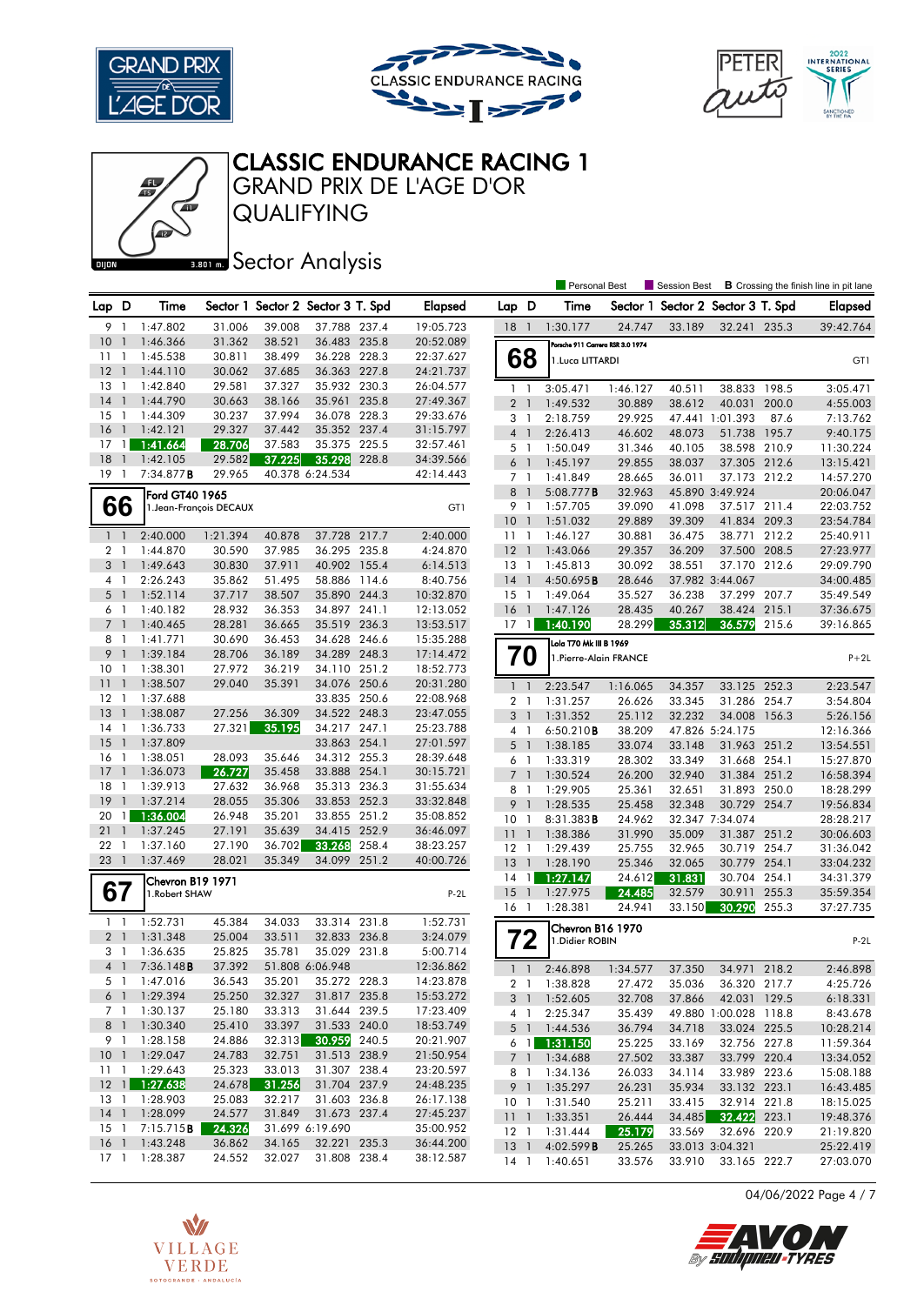





## CLASSIC ENDURANCE RACING 1

QUALIFYING GRAND PRIX DE L'AGE D'OR

#### **BROIR** Sector Analysis

|                |                          |                                     |                                      |        |                                   |       |                |                 |                | <b>Personal Best</b>              |          | Session Best                      |                 |       | <b>B</b> Crossing the finish line in pit lane |
|----------------|--------------------------|-------------------------------------|--------------------------------------|--------|-----------------------------------|-------|----------------|-----------------|----------------|-----------------------------------|----------|-----------------------------------|-----------------|-------|-----------------------------------------------|
| Lap D          |                          | Time                                |                                      |        | Sector 1 Sector 2 Sector 3 T. Spd |       | <b>Elapsed</b> | Lap D           |                | Time                              |          | Sector 1 Sector 2 Sector 3 T. Spd |                 |       | Elapsed                                       |
| 15             | -1                       | 1:32.212                            | 26.353                               | 32.937 | 32.922 220.9                      |       | 28:35.282      | 8               | $\overline{1}$ | 1:49.096                          | 31.988   | 38.250                            | 38.858 212.2    |       | 17:30.660                                     |
| 16             | $\mathbf{1}$             | 1:31.412                            | 25.440                               | 33.210 | 32.762 220.9                      |       | 30:06.694      | 9               | $\overline{1}$ | 1:48.377                          | 31.721   | 38.836                            | 37.820 210.1    |       | 19:19.037                                     |
| 17             |                          | 1 11:07.346 <b>B</b>                | 26.120                               |        | 59.282 9:41.944                   |       | 41:14.040      | 10 <sub>1</sub> |                | 1:47.174                          | 31.463   | 37.567                            | 38.144 213.9    |       | 21:06.211                                     |
|                |                          | Chevron B16 1970                    |                                      |        |                                   |       |                | 11              | $\overline{1}$ | 1:47.726                          | 31.099   | 37.827                            | 38,800          | 208.5 | 22:53.937                                     |
|                | 75                       | 1.Ted TUPPEN                        |                                      |        |                                   |       | $P-2L$         | $12-1$          |                | 1:46.525                          | 30.993   | 37.289                            | 38.243 206.9    |       | 24:40.462                                     |
|                |                          |                                     |                                      |        |                                   |       |                | 13 1            |                | 9:30.642B                         | 1:04.032 |                                   | 51.240 7:35.370 |       | 34:11.104                                     |
| $1\quad$       |                          | 2:46.098                            | 1:29.664                             | 39.033 | 37.401                            | 224.1 | 2:46.098       | 14              | $\overline{2}$ | 1:56.920                          | 37.364   | 39.636                            | 39.920 210.1    |       | 36:08.024                                     |
| 2 <sub>1</sub> |                          | 1:40.460                            | 28.052                               | 36.901 | 35.507 227.4                      |       | 4:26.558       | 15 2            |                | 1:47.856                          | 30.974   | 38.575                            | 38.307 213.9    |       | 37:55.880                                     |
| 3              | $\mathbf{1}$             | 5:29.986B                           | 33.013                               |        | 39.285 4:17.688                   |       | 9:56.544       | 16 <sub>2</sub> |                | 1:47.975                          | 30.989   | 38.859                            | 38.127 212.6    |       | 39:43.855                                     |
| 4 <sup>1</sup> |                          | 1:49.414                            | 39.236                               | 36.131 | 34.047 229.8                      |       | 11:45.958      |                 |                | Chevron B19 1971                  |          |                                   |                 |       |                                               |
| 5 <sub>1</sub> |                          | 1:36.293                            | 27.641                               | 34.691 | 33.961                            | 229.3 | 13:22.251      | 97              |                | 1.Emmanuel BRIGAND                |          |                                   |                 |       | $P-2L$                                        |
| $6-1$          |                          | 1:35.836                            | 26.408                               | 35.054 | 34.374 233.3                      |       | 14:58.087      |                 |                |                                   |          |                                   |                 |       |                                               |
| 7 <sup>1</sup> |                          | 1:34.246                            | 26.078                               | 34.377 | 33.791 228.8                      |       | 16:32.333      | $1\quad$        |                | 2:23.241                          | 1:13.259 | 35.355                            | 34.627 228.8    |       | 2:23.241                                      |
| 8 <sup>1</sup> |                          | 1:34.552                            | 26.385                               | 34.145 | 34.022 231.8                      |       | 18:06.885      | 2 <sub>1</sub>  |                | 1:30.281                          | 25.387   | 32.208                            | 32.686 232.8    |       | 3:53.522                                      |
| 9 1            |                          | 1:34.461                            | 26.381                               | 34.326 | 33.754 232.3                      |       | 19:41.346      | 3 <sub>1</sub>  |                | 1:26.369                          | 23.615   | 31.675                            | 31.079 238.4    |       | 5:19.891                                      |
| 10             | $\overline{1}$           | 4:25.208B                           | 28.843                               |        | 35.205 3:21.160                   |       | 24:06.554      | 4 <sup>1</sup>  |                | 4:41.519B                         | 40.460   |                                   | 49.311 3:11.748 |       | 10:01.410                                     |
| 11             | $\overline{1}$           | 1:45.124                            | 35.491                               | 35.732 | 33.901 228.8                      |       | 25:51.678      | 5 1             |                | 1:37.569                          | 33.266   | 32.178                            | 32.125 234.8    |       | 11:38.979                                     |
| 12             | $\overline{1}$           | 1:33.758                            | 25.970                               | 34.015 | 33.773 230.8                      |       | 27:25.436      | $6-1$           |                | 1:28.143                          | 25.268   | 32.083                            | 30.792 238.9    |       | 13:07.122                                     |
| 13             | $\overline{1}$           | 1:35.311                            | 26.037                               | 34.313 | 34.961 229.8                      |       | 29:00.747      | 7 <sub>1</sub>  |                | 1:25.959                          | 23.197   | 32.144                            | 30.618 241.1    |       | 14:33.081                                     |
| 14             | $\overline{1}$           | 1:33.762                            | 26.276                               | 33.717 | 33.769 226.4                      |       | 30:34.509      | 8               | $\overline{1}$ | 1:26.843                          | 24.464   | 31.937                            | 30.442          | 241.6 | 15:59.924                                     |
| 15             | $\mathbf{1}$             | 1:37.073                            | 25.174                               | 36.699 | 35.200                            | 230.3 | 32:11.582      | 9               | $\mathbf{1}$   | 1:25.835                          | 23.013   | 31.706                            | 31.116 238.9    |       | 17:25.759                                     |
| 16             | $\mathbf{1}$             | 1:32.512                            | 25.815                               | 33.722 | 32.975                            | 230.8 | 33:44.094      | 10              | $\overline{1}$ | 1:28.158                          | 23.729   | 33.174                            | 31.255 236.8    |       | 18:53.917                                     |
| 17             | $\mathbf{1}$             | 1:33.382                            | 25.490                               | 33.768 | 34.124 229.8                      |       | 35:17.476      | 11              | $\overline{1}$ | 1:27.105                          | 24.799   | 31.581                            | 30.725 236.3    |       | 20:21.022                                     |
| 18             | $\mathbf{1}$             | 1:43.212                            | 27.971                               | 39.698 | 35.543 230.8                      |       | 37:00.688      | 12              | $\overline{1}$ | 1:26.534                          | 24.278   | 31.623                            | 30.633 241.1    |       | 21:47.556                                     |
| 19             | $\overline{1}$           | 1:39.027                            | 28.979                               | 36.341 | 33.707 230.3                      |       | 38:39.715      | $13-1$          |                | 1:26.313                          | 23.453   | 31.609                            | 31.251 234.8    |       | 23:13.869                                     |
| 20             | $\overline{1}$           | 1:41.698                            | 28.466                               | 38.191 | 35.041                            | 161.4 | 40:21.413      | $14-1$          |                | 1:27.497                          | 23.767   | 32.516                            | 31.214 238.4    |       | 24:41.366                                     |
|                |                          |                                     | Porsche 911 Carrera RSR 3.0 (C) 1974 |        |                                   |       |                | $15-1$          |                | 1:25.894                          | 23.494   | 31.707                            | 30.693 238.9    |       | 26:07.260                                     |
| $\prime\prime$ |                          | 1. Mark SUMPTER                     |                                      |        |                                   |       | GT1            | 16              | $\overline{1}$ | 1:25.665                          | 23.526   | 31.546                            | 30.593 238.9    |       | 27:32.925                                     |
|                |                          |                                     |                                      |        |                                   |       |                | $17-1$          |                | 1:26.259                          | 23.246   | 31.795                            | 31.218 236.3    |       | 28:59.184                                     |
| $1\quad$       |                          | 2:07.088                            | 55.405                               | 36.567 | 35.116 220.0                      |       | 2:07.088       | $18-1$          |                | 1:26.585                          | 23.353   | 32.233                            | 30.999 235.3    |       | 30:25.769                                     |
| 2 <sub>1</sub> |                          | 1:30.557                            | 25.043                               | 32.279 | 33.235 220.4                      |       | 3:37.645       | 19              | $\overline{1}$ | 3:24.831B                         | 30.959   |                                   | 39.224 2:14.648 |       | 33:50.600                                     |
| 3 <sub>1</sub> |                          | 1:30.750                            | 24.774                               | 32.857 | 33.119 221.3                      |       | 5:08.395       | 20              | $\overline{1}$ | 1:36.065                          | 31.491   | 32.663                            | 31.911 236.3    |       | 35:26.665                                     |
| $\overline{4}$ | $\overline{\phantom{a}}$ | 4:59.060B                           | 34.199                               |        | 49.312 3:35.549                   |       | 10:07.455      | 21 1            |                | 1:33.195                          | 24.578   | 35.187                            | 33.430          | 233.3 | 36:59.860                                     |
| 5 <sub>1</sub> |                          | 1:54.381                            | 39.613                               | 41.170 | 33.598 224.1                      |       | 12:01.836      | 221             |                | 1:27.628                          | 25.122   | 32.047                            | 30.459 238.4    |       | 38:27.488                                     |
| $6-1$          |                          | 1:41.313                            | 26.928                               | 39.147 | 35.238                            | 222.2 | 13:43.149      | 23 1            |                | 1:26.705                          | 23.605   | 31.290                            | 31.810 236.3    |       | 39:54.193                                     |
| 7 <sub>1</sub> |                          | 1:30.338                            | 25.344                               | 32.427 | 32.567                            | 230.3 | 15:13.487      |                 |                | Porsche 911 Carrera RSR 2,8L 1973 |          |                                   |                 |       |                                               |
| 8 <sup>1</sup> |                          | 1:35.123                            | 24.994                               | 35.920 | 34.209                            | 223.6 | 16:48.610      | <b>106</b>      |                | 1.Kurt THIEL                      |          |                                   |                 |       | GT1                                           |
| 9              | $\overline{1}$           | 1:30.044                            | 24.813                               | 32.258 | 32.973 225.5                      |       | 18:18.654      |                 |                |                                   |          |                                   |                 |       |                                               |
| 10             | $\overline{1}$           | 1:31.525                            | 24.919                               | 33.505 | 33.101 225.0                      |       | 19:50.179      | $\mathbf{1}$    | $\overline{1}$ | 3:15.268                          | 1:52.887 | 41.938                            | 40.443 177.3    |       | 3:15.268                                      |
| $11-1$         |                          | 1:31.104                            | 24.991                               | 32.790 | 33.323 223.6                      |       | 21:21.283      | 2 <sub>1</sub>  |                | 1:44.060                          | 30.200   | 37.334                            | 36.526 197.4    |       | 4:59.328                                      |
| 12             | $\overline{1}$           | 1:31.006                            | 25.032                               | 32.507 | 33.467 220.0                      |       | 22:52.289      | 3 <sup>1</sup>  |                | 3:58.984B                         | 38.003   |                                   | 49.504 2:31.477 |       | 8:58.312                                      |
| 13             | $\overline{1}$           | 1:30.340                            | 24.918                               | 32.386 | 33.036 223.6                      |       | 24:22.629      | 4 1             |                | 1:55.287                          | 40.513   | 37.391                            | 37.383 200.7    |       | 10:53.599                                     |
| 14             |                          | 4:29.715B                           | 27.435                               |        | 34.224 3:28.056                   |       | 28:52.344      | 5               | $\overline{1}$ | 1:41.139                          | 27.882   | 36.597                            | 36.660 206.1    |       | 12:34.738                                     |
| 15             | $\overline{1}$           | 1:48.713                            | 37.531                               | 37.059 | 34.123 220.9                      |       | 30:41.057      | 6 1             |                | 1:41.900                          | 28.196   | 36.182                            | 37.522 201.9    |       | 14:16.638                                     |
|                |                          | 16 1 1:34.242                       | 25.000                               | 33.148 | 36.094 221.8                      |       | 32:15.299      |                 |                | 7 1 1:42.195                      | 28.026   | 36.502                            | 37.667 203.8    |       | 15:58.833                                     |
| $17-1$         |                          | 1:30.718                            | 25.302                               | 32.403 | 33.013 222.2                      |       | 33:46.017      |                 |                | 8 1 1:41.858                      | 28.422   | 36.618                            | 36.818 203.4    |       | 17:40.691                                     |
| $18-1$         |                          | 1:34.542                            | 25.718                               | 33.243 | 35.581 224.1                      |       | 35:20.559      |                 | 9 1            | 1:40.877                          | 28.245   | 36.107                            | 36.525 206.5    |       | 19:21.568                                     |
|                |                          | Porsche 911 Carrera RS 3.0 (C) 1975 |                                      |        |                                   |       |                | 10 <sub>1</sub> |                | 1:44.470                          | 29.435   | 37.739                            | 37.296 203.4    |       | 21:06.038                                     |
|                | 79                       | 1.Brice PINEAU                      |                                      |        |                                   |       | GT1            | $11 \quad 1$    |                | 1:39.180                          | 27.857   | 35.444                            | 35.879 206.1    |       | 22:45.218                                     |
|                |                          | 2. Olivier MUYTJENS                 |                                      |        |                                   |       |                |                 |                | Lola T70 Mk III 1967              |          |                                   |                 |       |                                               |
|                | $1\quad2$                | 2:09.100                            | 54.757                               | 38.171 | 36.172 213.9                      |       | 2:09.100       | 110             |                | 1. Philippe GIAUQUE               |          |                                   |                 |       | $P+2L$                                        |
|                |                          | $2 \quad 2 \quad 1:33.421$          | 26.361                               | 34.174 | 32.886 225.0                      |       | 3:42.521       |                 |                |                                   |          |                                   |                 |       |                                               |
|                | 3 2                      | 1:34.859                            | 25.848                               | 35.033 | 33.978 212.2                      |       | 5:17.380       | $1\quad1$       |                | 9:40.320 <b>B</b> 6:46.577        |          |                                   | 52.444 2:01.299 |       | 9:40.320                                      |
| 4 <sub>2</sub> |                          | 4:37.292B                           | 38.954                               |        | 46.726 3:11.612                   |       | 9:54.672       |                 | 2 <sup>1</sup> | 1:49.687                          | 38.195   | 35.115                            | 36.377 228.8    |       | 11:30.007                                     |
|                | 5 1                      | 2:03.353                            | 40.730                               | 41.529 | 41.094 205.3                      |       | 11:58.025      |                 |                | 3 1 1:29.345                      | 25.417   | 32.199                            | 31.729 264.7    |       | 12:59.352                                     |
| $6-1$          |                          | 1:53.116                            | 34.127                               | 39.870 | 39.119 207.3                      |       | 13:51.141      | 4 <sup>1</sup>  |                | 1:27.011                          | 24.976   | 31.623                            | 30.412 265.4    |       | 14:26.363                                     |
|                | 7 1                      | 1:50.423                            | 32.937                               | 38.780 | 38.706 208.1                      |       | 15:41.564      |                 | 5 1            | 1:26.892                          | 24.500   | 31.200                            | 31.192 261.5    |       | 15:53.255                                     |

04/06/2022 Page 5 / 7



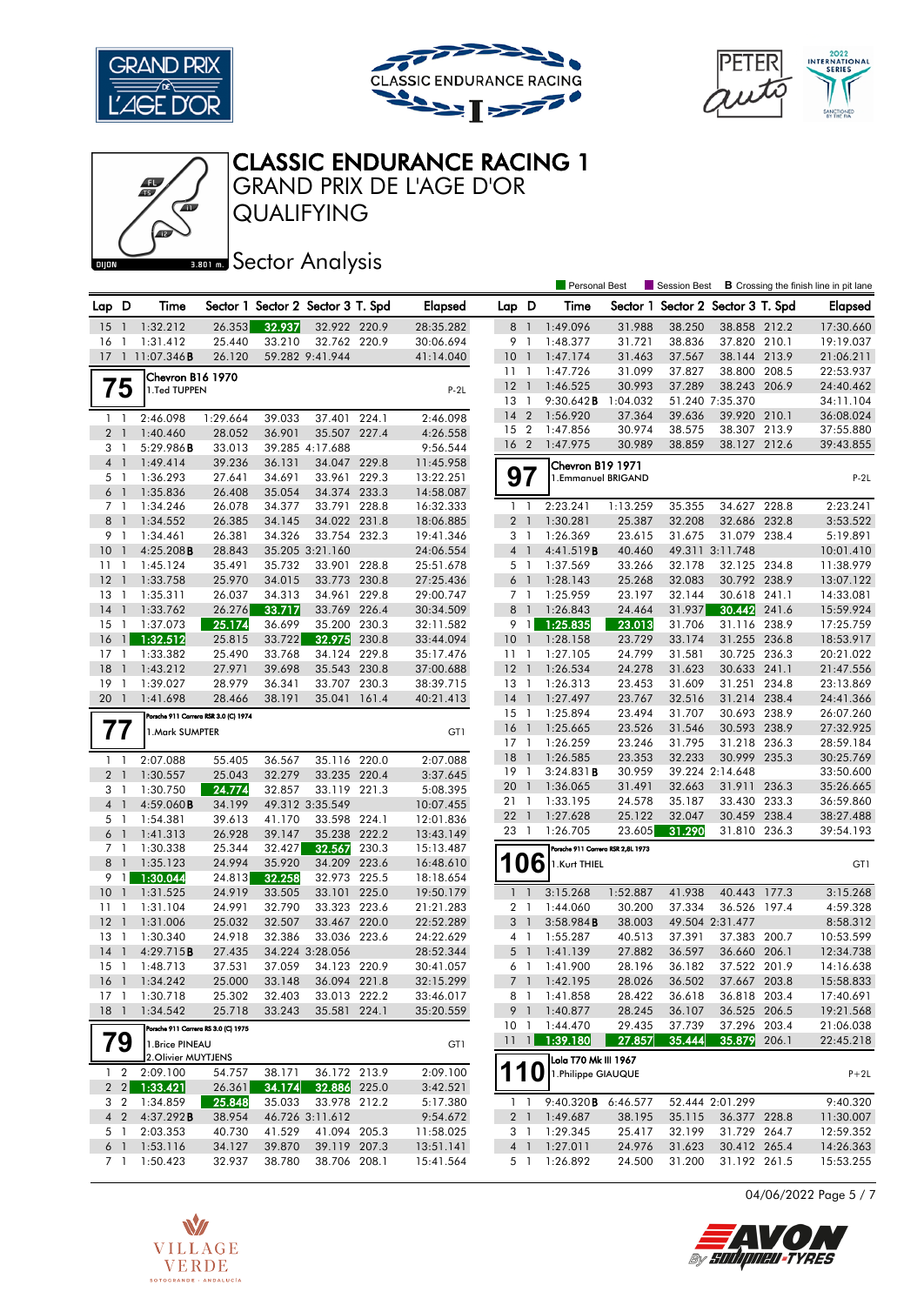

心





# CLASSIC ENDURANCE RACING 1

QUALIFYING GRAND PRIX DE L'AGE D'OR

#### **BRONES** Sector Analysis

|                       |                                  |                                       |                       |                                   |                  |       |                        |                         |                | <b>Personal Best</b>  |                  | Session Best                      |                                 |       | <b>B</b> Crossing the finish line in pit lane |
|-----------------------|----------------------------------|---------------------------------------|-----------------------|-----------------------------------|------------------|-------|------------------------|-------------------------|----------------|-----------------------|------------------|-----------------------------------|---------------------------------|-------|-----------------------------------------------|
| Lap D                 |                                  | Time                                  |                       | Sector 1 Sector 2 Sector 3 T. Spd |                  |       | <b>Elapsed</b>         | Lap D                   |                | Time                  |                  | Sector 1 Sector 2 Sector 3 T. Spd |                                 |       | Elapsed                                       |
| 6                     | $\overline{1}$                   | 1:26.259                              | 24.355                | 31.574                            | 30.330 268.7     |       | 17:19.514              | 6 <sup>1</sup>          |                | 1:52.737              |                  |                                   | 40.143 193.5                    |       | 13:36.108                                     |
|                       |                                  | 7 1 12:29.514B                        | 27.788                | 36.062                            | $\cdots$         |       | 29:49.028              | 7 1                     |                | 1:51.142              |                  |                                   | 39.495 192.9                    |       | 15:27.250                                     |
| 8                     | $\overline{1}$                   | 1:43.608                              | 40.358                | 32.558                            | 30.692 265.4     |       | 31:32.636              | 8                       | $\overline{1}$ | 1:49.120              |                  |                                   | 39.354 196.4                    |       | 17:16.370                                     |
| 9                     | 1                                | 1:25.624                              | 24.410                | 31.020                            | 30.194           | 264.7 | 32:58.260              | 9 1                     |                | 3:48.495B             |                  |                                   | 2:37.748                        |       | 21:04.865                                     |
| 10                    | $\overline{1}$                   | 1:30.413                              | 24.722                | 33.776                            | 31.915 264.7     |       | 34:28.673              | 10 <sub>2</sub>         |                | 1:53.274              |                  |                                   | 37.616 197.1                    |       | 22:58.139                                     |
| 11                    | - 1                              | 1:26.573                              | 24.594                | 31.716                            | 30.263 268.0     |       | 35:55.246              | 11 2                    |                | 1:42.416              |                  |                                   | 37.446 193.5                    |       | 24:40.555                                     |
| 12                    | $\overline{1}$                   | 1:30.421                              | 25.269                | 33.639                            | 31.513 265.4     |       | 37:25.667              | 12 <sub>2</sub>         |                | 1:44.833              |                  |                                   | 37.769 196.0                    |       | 26:25.388                                     |
| 13                    | -1                               | 1:30.669                              | 24.742                | 33.742                            | 32.185 266.7     |       | 38:56.336              | 13 2                    |                | 1:43.118              |                  |                                   | 37.853 194.9                    |       | 28:08.506                                     |
| 14                    | $\overline{1}$                   | 4:16.272B                             | 24.886                |                                   | 33.704 3:17.682  |       | 43:12.608              | 14                      | $\overline{2}$ | 1:42.747              |                  |                                   | 37.637 196.4                    |       | 29:51.253                                     |
|                       |                                  | Porsche 911 2,5L ST 1972              |                       |                                   |                  |       |                        | 15 2                    |                | 1:42.401              |                  |                                   | 37.659 194.6                    |       | 31:33.654                                     |
|                       | 25                               | 1.Lorenzo ROCCO                       |                       |                                   |                  |       | GT1                    | 16                      | $\overline{2}$ | 1:47.440              |                  |                                   | 38.834                          | 196.0 | 33:21.094                                     |
|                       |                                  | 2. Patrick KOLB                       |                       |                                   |                  |       |                        | 17 <sub>2</sub>         |                | 1:43.241              |                  |                                   | 37.893 196.4                    |       | 35:04.335                                     |
| $1\quad$              |                                  | 8:37.134                              | 6:49.212              | 50.697                            | 57.225 122.7     |       | 8:37.134               |                         |                | Ford GT40 1965        |                  |                                   |                                 |       |                                               |
| 2 <sub>1</sub>        |                                  | 1:51.962                              | 37.537                | 37.520                            | 36.905           | 198.2 | 10:29.096              |                         | 6              | 1.Diogo FERRAO        |                  |                                   |                                 |       | GT1                                           |
| 31                    |                                  | 1:44.312                              | 29.823                | 37.511                            | 36.978 200.0     |       | 12:13.408              |                         |                | 2. Martin STRETTON    |                  |                                   |                                 |       |                                               |
| 4 <sub>1</sub>        |                                  | 1:44.387                              | 28.935                | 37.868                            | 37.584           | 197.1 | 13:57.795              | $\mathbf{1}$            | $\overline{1}$ | 2:22.935              | 1:14.087         | 35.173                            | 33.675 243.2                    |       | 2:22.935                                      |
| 5 1                   |                                  | 1:44.143                              | 29.184                | 36.989                            | 37.970 198.2     |       | 15:41.938              | 2 <sub>1</sub>          |                | 1:31.855              | 26.783           | 33.353                            | 31.719 247.1                    |       | 3:54.790                                      |
| $6-1$                 |                                  | 4:31.023B                             | 29.953                |                                   | 37.968 3:23.102  |       | 20:12.961              | 3 <sup>1</sup>          |                | 1:38.539              | 26.021           | 32.952                            | 39.566                          | 93.5  | 5:33.329                                      |
| 7 <sub>1</sub>        |                                  | 1:53.351                              | 38.285                | 37.975                            | 37.091 197.4     |       | 22:06.312              | 4 1                     |                | 5:45.437B             | 47.254           |                                   | 49.215 4:08.968                 |       | 11:18.766                                     |
| 8                     | -1                               | 1:44.042                              | 28.909                | 37.940                            | 37.193 197.4     |       | 23:50.354              | $5-1$                   |                | 1:42.344              | 34.406           | 35.044                            | 32.894 242.2                    |       | 13:01.110                                     |
| 9                     | $\overline{1}$                   | 5:20.086B                             | 30.590                |                                   | 38.304 4:11.192  |       | 29:10.440              | 6 1                     |                | 1:29.981              | 25.459           | 32.751                            | 31.771                          | 243.2 | 14:31.091                                     |
| 10                    | $\overline{2}$                   | 1:51.864                              | 37.848                | 37.285                            | 36.731           | 190.5 | 31:02.304              | $7-1$                   |                | 1:31.580              | 27.225           | 32.758                            | 31.597 247.1                    |       | 16:02.671                                     |
| 11                    | $\overline{2}$                   | 1:40.539                              | 28.049                | 36.005                            | 36.485           | 189.8 | 32:42.843              | 8 1                     |                | 1:29.767              | 25.312           | 32.937                            | 31.518 247.1                    |       | 17:32.438                                     |
| 12                    | 2                                | 1:39.028                              | 27.335                | 35.641                            | 36.052           | 194.6 | 34:21.871              | 9                       | $\overline{1}$ | 1:30.883              | 25.462           | 33.317                            | 32.104 248.3                    |       | 19:03.321                                     |
| 13                    | $\overline{2}$<br>$\overline{2}$ | 1:44.383                              | 27.763                | 38.817                            | 37.803<br>36.295 | 195.7 | 36:06.254              | 10 <sub>1</sub>         |                | 1:30.119              | 25.094           | 33.568                            | 31.457 246.6                    |       | 20:33.440                                     |
| 14<br>15 <sup>2</sup> |                                  | 1:40.162<br>1:43.181                  | 27.800<br>30.468      | 36.067<br>36.113                  | 36.600 195.3     | 193.9 | 37:46.416<br>39:29.597 | 111<br>12 2             |                | 2:44.299B<br>1:36.788 | 25.570<br>31.884 | 33.432                            | 34.492 1:44.237<br>31.472 242.2 |       | 23:17.739<br>24:54.527                        |
|                       |                                  |                                       |                       |                                   |                  |       |                        | $13 \quad 2$            |                | 1:32.071              | 27.069           | 33.036                            | 31.966 252.9                    |       | 26:26.598                                     |
|                       |                                  | Lola T212 1971                        |                       |                                   |                  |       |                        | 14 2                    |                | 1:30.224              | 25.953           | 32.974                            | 31.297                          | 254.7 | 27:56.822                                     |
|                       |                                  | 1. Gonçalo GOMES<br>2. James CLARIDGE |                       |                                   |                  |       | $P-2L$                 | 15 <sub>2</sub>         |                | 1:29.379              | 24.894           | 33.119                            | 31.366 252.9                    |       | 29:26.201                                     |
| $\mathbf{1}$          | $\overline{2}$                   | 1:51.598                              | 43.956                | 34.145                            | 33.497 225.5     |       | 1:51.598               | 16                      | $\overline{2}$ | 1:29.083              | 24.933           | 32.605                            | 31.545 251.7                    |       | 30:55.284                                     |
| 2 <sub>2</sub>        |                                  | 1:31.602                              | 25.484                | 33.768                            | 32.350           | 233.8 | 3:23.200               | 17                      | $\overline{2}$ | 1:29.558              | 25.018           | 33.180                            | 31.360 255.3                    |       | 32:24.842                                     |
| 3                     | $\overline{2}$                   | 1:35.562                              | 25.727                | 35.538                            | 34.297 180.3     |       | 4:58.762               | 18 2                    |                | 1:29.786              | 25.535           | 32.859                            | 31.392 252.9                    |       | 33:54.628                                     |
| 4                     | $\overline{2}$                   | 2:32.865                              | 37.399                |                                   | 49.877 1:05.589  | 82.1  | 7:31.627               | 192                     |                | 1:29.354              | 24.883           | 32.941                            | 31.530 253.5                    |       | 35:23.982                                     |
| 5 <sub>2</sub>        |                                  | 2:10.609                              | 46.417                | 48.598                            | 35.594           | 230.8 | 9:42.236               |                         |                | Chevron B8 1968       |                  |                                   |                                 |       |                                               |
| 6                     | $\overline{2}$                   | 1:29.533                              | 26.240                | 32.094                            | 31.199           | 230.8 | 11:11.769              |                         | 63             | 1.Roderick JACK       |                  |                                   |                                 |       | $P-2L$                                        |
| 7 <sup>7</sup>        | $\overline{2}$                   | 1:29.546                              | 25.315                | 32.347                            | 31.884 232.3     |       | 12:41.315              |                         |                |                       |                  |                                   |                                 |       |                                               |
| 8                     | $\overline{2}$                   | 1:32.178                              | 25.171                | 33.396                            | 33.611           | 230.3 | 14:13.493              | 1                       | -1             | 2:54.118              | 1:41.213         | 37.367                            | 35.538 213.4                    |       | 2:54.118                                      |
| 9                     | $\vert$ 2                        | 1:29.045                              | 25.585                | 31.993                            | 31.467 235.3     |       | 15:42.538              | 2 <sub>1</sub>          |                | 1:41.497              | 29.175           | 37.968                            | 34.354 217.3                    |       | 4:35.615                                      |
| 10 <sup>°</sup>       | $\overline{2}$                   | 1:32.569                              | 27.427                | 32.112                            | 33.030 230.8     |       | 17:15.107              | 3 1                     |                | 4:01.329B             | 28.139           |                                   | 44.005 2:49.185                 |       | 8:36.944                                      |
| 11                    | $\overline{2}$                   | 1:33.869                              | 27.690                | 33.320                            | 32.859           | 226.4 | 18:48.976              | $4-1$                   |                | 1:51.029              | 40.677           | 35.434                            | 34.918 214.3                    |       | 10:27.973                                     |
| 12                    | $\overline{2}$                   | 3:22.418B                             | 25.385                |                                   | 34.245 2:22.788  |       | 22:11.394              | 5 1                     |                | 1:34.822              | 27.265           | 34.178                            | 33.379 226.4                    |       | 12:02.795                                     |
| 13                    | $\mathbf{1}$                     | 1:43.743                              | 34.155                | 32.729                            | 36.859           | 127.8 | 23:55.137              | 6                       | $\overline{1}$ | 1:35.886              | 26.858           | 35.239                            | 33.789                          | 220.9 | 13:38.681                                     |
| 14                    | -1                               | 3:45.661B                             | 28.171                |                                   | 32.255 2:45.235  |       | 27:40.798              | 7 <sub>1</sub>          |                | 1:34.641              | 26.708           | 34.241                            | 33.692 225.5                    |       | 15:13.322                                     |
| 15 1                  |                                  | 1:36.954                              | 31.650                | 31.722                            | 33.582 182.7     |       | 29:17.752              |                         |                | 8 1 1:36.075          | 25.997           | 35.546                            | 34.532 225.5                    |       | 16:49.397                                     |
| 16 1                  |                                  | 1:29.622                              | 25.700                | 31.309                            | 32.613 190.8     |       | 30:47.374              |                         |                | 9 1 1:32.123          | 25.658           | 33.017                            | 33.448 223.6                    |       | 18:21.520                                     |
| $17-1$                |                                  | 1:30.208                              | 25.275                | 30.556                            | 34.377 185.2     |       | 32:17.582              | 10 <sub>1</sub>         |                | 1:32.934              | 26.370           | 33.328                            | 33.236 223.1                    |       | 19:54.454                                     |
| 18 1                  |                                  | 1:29.188                              | 25.143                | 30.822                            | 33.223 191.2     |       | 33:46.770              | 11 1                    |                | 1:34.345              | 26.816           | 34.116                            | 33.413 220.9                    |       | 21:28.799                                     |
| $19-1$                |                                  | 1:31.728                              | 25.442                | 31.618                            | 34.668 152.5     |       | 35:18.498              | $12-1$                  |                | 1:33.700              | 26.497           | 33.515                            | 33.688 219.5                    |       | 23:02.499                                     |
|                       |                                  | Porsche 911 2,3L ST 1970              |                       |                                   |                  |       |                        | $13-1$                  |                | $3:46.364$ <b>B</b>   | 26.895           |                                   | 35.059 2:44.410                 |       | 26:48.863                                     |
| 157                   |                                  | 1. Bruno FRANDEBOEUF                  |                       |                                   |                  |       | GT1                    | $14-1$                  |                | 1:42.813              | 33.389           | 35.629                            | 33.795 217.7                    |       | 28:31.676                                     |
|                       |                                  |                                       | 2.Jean-Marc BACHELIER |                                   |                  |       |                        | $15-1$                  |                | 1:38.098              | 26.492           | 36.029                            | 35.577 219.5                    |       | 30:09.774                                     |
| $1\quad$              |                                  | 2:34.157                              |                       |                                   | 40.231 191.5     |       | 2:34.157               | 16 <sub>1</sub>         |                | 1:40.709              | 25.801           | 38.585                            | 36.323 217.3                    |       | 31:50.483                                     |
| 2 <sub>1</sub>        |                                  | 1:49.890                              |                       |                                   | 40.673 167.7     |       | 4:24.047               | 17 1<br>18 <sup>1</sup> |                | 1:35.080<br>1:32.356  | 26.044<br>25.928 | 34.382<br>33.023                  | 34.654 220.4<br>33.405 220.9    |       | 33:25.563<br>34:57.919                        |
| 31                    |                                  | 3:11.599B                             |                       |                                   | 1:49.646         |       | 7:35.646               | $19 \quad 1$            |                | 1:31.650              | 25.544           | 32.930                            | 33.176 222.2                    |       | 36:29.569                                     |
| 4 <sup>1</sup>        |                                  | 2:16.731<br>1:50.994                  |                       |                                   | 43.435 191.2     |       | 9:52.377               |                         |                | 20 1 1:32.014         | 25.843           | 33.160                            | 33.011 222.2                    |       | 38:01.583                                     |
| 5 1                   |                                  |                                       |                       |                                   | 40.875 187.5     |       | 11:43.371              |                         |                |                       |                  |                                   |                                 |       |                                               |